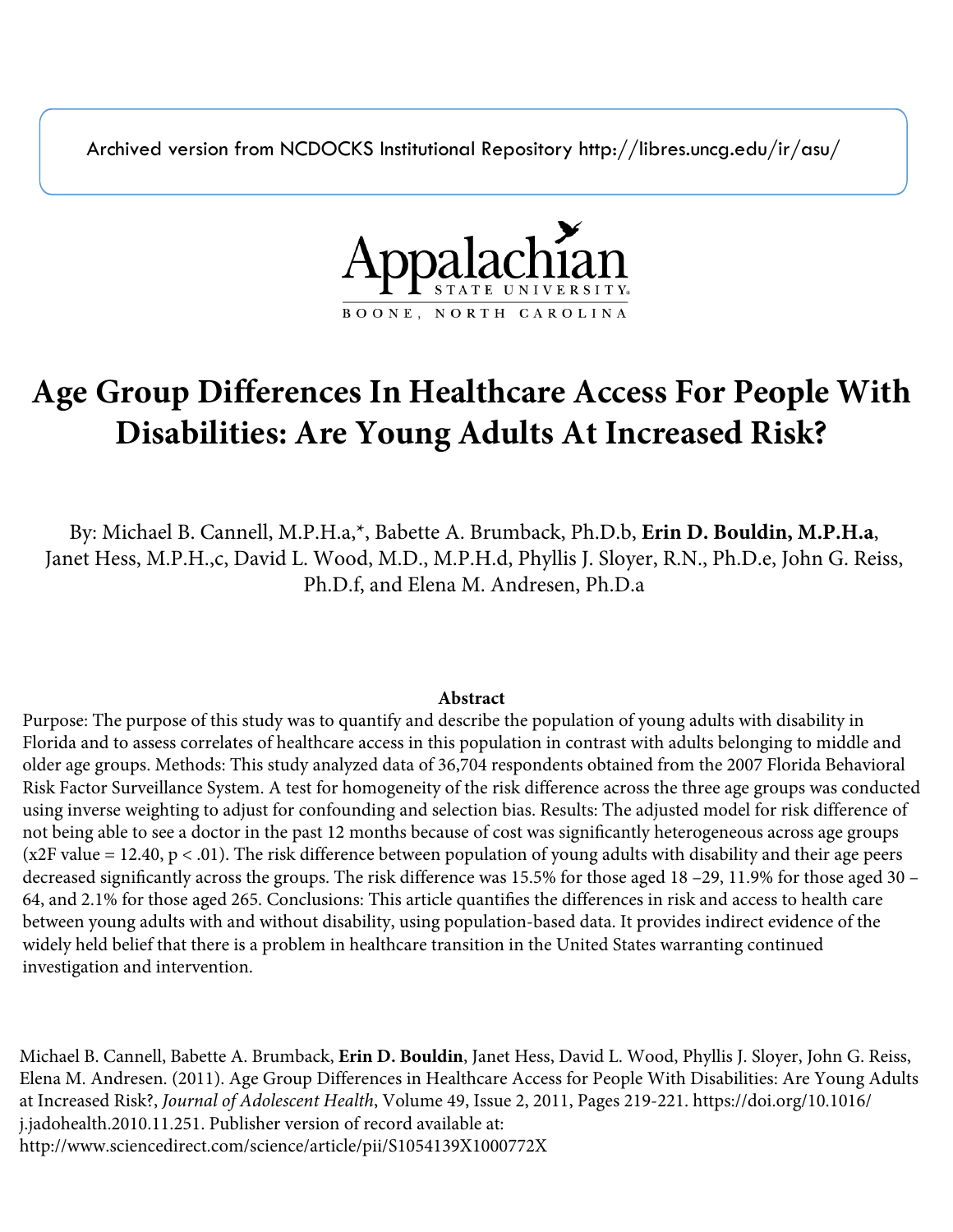## Age Group Differences in Healthcare Access for People With Disabilities: Are Young Adults at Increased Risk?

Michael B. Cannell, M.P.H.<sup>a,\*</sup>, Babette A. Brumback, Ph.D.<sup>b</sup>, Erin D. Bouldin, M.P.H.<sup>a</sup>, Janet Hess, M.P.H.,°, David L. Wood, M.D., M.P.H.<sup>d</sup>, Phyllis J. Sloyer, R.N., Ph.D.°, John G. Reiss, Ph.D.<sup>f</sup>, and Elena M. Andresen, Ph.D.<sup>a</sup>

<sup>a</sup>*College of Public Health and Health Professions, University of Florida, Gainesville, Florida*

<sup>b</sup> Department of Biostatistics, College of Medicine, College of Public Health and Health Professions, University of Florida, Gainesville, Florida

<sup>c</sup>*Department of Pediatrics, Adolescent MedicineDivision,College ofMedicine,University of South Florida,Tampa, Florida*

<sup>d</sup>*Department of Pediatrics,College of Medicine, University of Florida,Jacksonville, Florida*

<sup>e</sup>*Children's Medical Services, Florida Department of Health, Tallahassee, Florida*

<sup>f</sup>*Department of HealthPolicyResearch, College of Medicine, University of Florida, Gainesville, Florida*

*Keywords:* Child and adolescent health; Adolescent health; Disability; Health policy; Health service delivery; Access to care

#### A B S T R A C T

**Purpose:** The purpose of this study was to quantify and describe the population of young adults with disability in Florida and to assess correlates of healthcare access in this population in contrast with adults belonging to middle and older age groups.

**Methods:** This study analyzed data of 36,704 respondents obtained from the 2007 Florida Behavioral Risk Factor Surveillance System. A test for homogeneity of the risk difference across the three age groups was conducted using inverse weighting to adjust for confounding and selection bias.

of cost was significantly heterogeneous across age groups (x<sup>2</sup><sub>2df</sub> F value = 12.40, p < .01). The risk difference Results: The adjusted model for risk difference of not being able to see a doctor in the past 12 months because

between population of young adults with disability and their age peers decreased significantly across the groups. The risk difference was 15.5% for those aged 18 –29, 11.9% for those aged 30 – 64, and 2.1% for those aged 265.

**Conclusions:** This article quantifies the differences in risk and access to health care between young adults with and without disability, using population-based data. It provides indirect evidence of the widely held belief that there is a problem in healthcare transition in the United States warranting continued investigation and intervention.

Today, thanks to the combined efforts of medicine, public health, and policy children with chronic conditions or disability live to adulthood, often with a life span similar to the general population. Each year nearly 500,000 U.S. children with disability become adults [\[1\],](#page-4-0) many of whom have increased or specialized needs, and as they grow older they must transition from a pediatric to an adult

healthcare system. This is generally described as healthcare transition. Although there are several other formal definitions of healthcare transition, the definition used here is by Blum et al: "the purposeful, planned process that addresses the medical, psychosocial, educational, and vocational needs of youth and young adults with disabilities as they move from child-centered to adult-oriented healthcare systems["\[2\].](#page-4-1)

Our purpose was to quantify and describe the population of young people with disability (PWD) in Florida and to assess correlates of healthcare access in this population in contrast with adults belonging to middle and older age groups. A priori, we expected that young PWD would report poorer access to health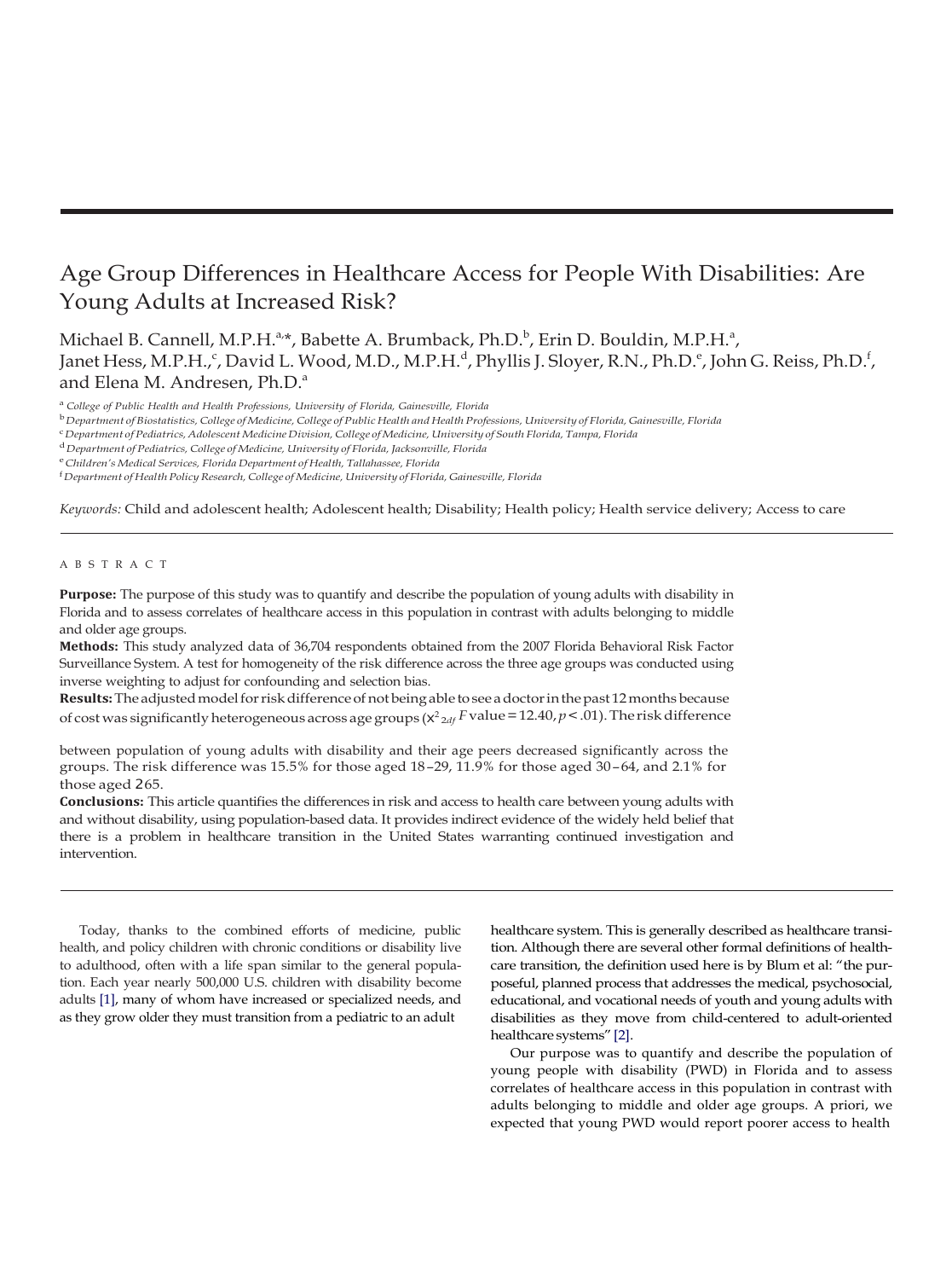#### <span id="page-2-0"></span>**Table 1**

Characteristics of 36,704 Floridians by age and disability status, 2007 Florida Behavioral Risk Factor Surveillance System

| Variable                                                                                                                                                                         | Weighted % (95% confidence interval) |                              |                           |                               |                           |                              |  |
|----------------------------------------------------------------------------------------------------------------------------------------------------------------------------------|--------------------------------------|------------------------------|---------------------------|-------------------------------|---------------------------|------------------------------|--|
|                                                                                                                                                                                  | Age: $18-29$ (n = 2,734)             |                              | Age: $30-64$ (n = 22,050) |                               | Age: $65+ (n = 11,920)$   |                              |  |
|                                                                                                                                                                                  | Disability<br>$n = 281$              | No disability<br>$n = 2,453$ | Disability<br>$n = 5,588$ | No disability<br>$n = 16,462$ | Disability<br>$n = 4,221$ | No disability<br>$n = 7,699$ |  |
| Male                                                                                                                                                                             | 54.7 (42.7, 66.7)                    | 49.0 (44.5, 53.5)            | 46.6(43.4, 49.7)          | 49.9 (48.1, 51.7)             | 45.0(41.8, 48.2)          | 43.6(41.4, 45.8)             |  |
| Race/ethnicity <sup>a</sup>                                                                                                                                                      |                                      |                              |                           |                               |                           |                              |  |
| White, non-Hispanic                                                                                                                                                              | 48.9(36.7, 61.1)                     | 51.6 (47.1, 56.2)            | 71.3 (68.2, 74.4)         | 65.3(63.5, 67.0)              | 82.1 (79.2, 85.2)         | 84.5 (82.7, 86.5)            |  |
| Black, non-Hispanic                                                                                                                                                              | 18.5(9.1, 27.9)                      | 15.1(11.8, 18.5)             | 9.3(7.4, 11.1)            | 9.2(8.1, 10.2)                | $7.0$ (5.0, 8.9)          | 3.6(2.9, 4.3)                |  |
| Hispanic                                                                                                                                                                         | 20.1 (7.4, 32.9)                     | 26.6 (22.4, 30.9)            | 13.1(10.5, 15.8)          | 21.1(19.4, 22.8)              | 7.4(4.9, 9.8)             | 9.6(7.8, 11.4)               |  |
| Other groups                                                                                                                                                                     | 12.5(4.1, 20.8)                      | 6.6(4.3, 8.9)                | 6.4(4.7, 8.0)             | 4.5(3.7, 5.2)                 | 3.5(2.3, 4.7)             | 2.2(1.7, 2.8)                |  |
| Education <sup>a</sup>                                                                                                                                                           |                                      |                              |                           |                               |                           |                              |  |
| <highschool< td=""><td>12.7(6.1, 19.3)</td><td>12.7(9.6, 15.7)</td><td>10.8(9.0, 12.6)</td><td>6.2(5.4, 7.1)</td><td>16.2(13.6, 18.8)</td><td>10.4(8.9, 11.9)</td></highschool<> | 12.7(6.1, 19.3)                      | 12.7(9.6, 15.7)              | 10.8(9.0, 12.6)           | 6.2(5.4, 7.1)                 | 16.2(13.6, 18.8)          | 10.4(8.9, 11.9)              |  |
| High school                                                                                                                                                                      | 35.6 (23.7, 47.2)                    | 33.4 (29.2, 37.7)            | 30.1(27.2, 33.0)          | 23.6(22.1, 25.1)              | 31.2(28.3, 34.1)          | 33.6 (31.5, 35.7)            |  |
| Some college                                                                                                                                                                     | 34.1 (22.8, 45.5)                    | 30.3(26.0, 34.6)             | 31.7(28.8, 34.5)          | 28.4 (26.7, 30.0)             | 26.5(23.8, 29.3)          | 24.9 (23.1, 26.8)            |  |
| College graduate                                                                                                                                                                 | 17.5(6.8, 28.2)                      | 23.6 (20.0, 27.2)            | 27.4 (24.6, 30.3)         | 41.8(40.0, 43.5)              | 26.1 (23.4, 28.9)         | 31.0(28.9, 33.0)             |  |
| Annual income <sup>a</sup>                                                                                                                                                       |                                      |                              |                           |                               |                           |                              |  |
| \$19,999 or less                                                                                                                                                                 | 18.3 (8.4, 28.2)                     | 15.2(11.4, 19.0)             | 24.2(21.5, 26.8)          | 6.2(5.4, 7.1)                 | 22.7(20.0, 25.3)          | 13.1(11.7, 14.4)             |  |
| \$20,000-\$24,999                                                                                                                                                                | 15.0(6.7, 23.2)                      | 9.2(7.1, 11.3)               | 10.1(8.3, 11.9)           | 6.0(5.1, 6.9)                 | 12.6(10.5, 14.7)          | 12.5(11.0, 14.1)             |  |
| \$25,000-\$34,999                                                                                                                                                                | 10.5(4.8, 16.1)                      | 15.0(11.7, 18.2)             | 11.5(9.6, 13.4)           | 9.4(8.4, 10.4)                | 12.1(10.2, 14.0)          | 13.8(12.3, 15.2)             |  |
| \$35,000-\$49,999                                                                                                                                                                | 20.7(8.9, 32.4)                      | 15.3(12.2, 18.5)             | 13.2(11.1, 15.2)          | 14.6 (13.4, 15.8)             | 13.8(11.7, 15.8)          | 14.7(13.1, 16.4)             |  |
| \$50,000 or more                                                                                                                                                                 | 16.8(7.9, 25.6)                      | 30.1(26.1, 34.2)             | 30.8(27.8, 33.9)          | 56.1 (54.3, 57.8)             | 17.9(15.5, 20.4)          | 25.2(23.3, 27.2)             |  |
| Missing                                                                                                                                                                          | 18.9 (10.0, 27.7)                    | 15.1(11.9, 18.3)             | 10.3(8.5, 12.0)           | 7.7(6.8, 8.7)                 | 20.9(18.2, 23.6)          | 20.7(18.8, 22.5)             |  |
| General health <sup>a</sup>                                                                                                                                                      |                                      |                              |                           |                               |                           |                              |  |
| Excellent/very good/good                                                                                                                                                         | 68.4(56.8, 80.1)                     | 93.4 (91.0, 95.7)            | 52.0(48.9, 55.1)          | 91.7 (90.6, 92.7)             | 52.6 (49.4, 55.7)         | 85.9 (84.2, 87.6)            |  |
| Fair/poor                                                                                                                                                                        | 31.5(19.8, 43.2)                     | 6.6(4.2, 8.9)                | 48.0(44.9, 51.1)          | 8.2(7.2, 9.3)                 | 47.4 (44.2, 50.6)         | 14.0(12.3, 15.8)             |  |
| Healthcare coverage <sup>a</sup>                                                                                                                                                 |                                      |                              |                           |                               |                           |                              |  |
| Any coverage                                                                                                                                                                     | 53.6 (41.2, 66.0)                    | 62.9(58.4, 67.5)             | 79.2 (76.6, 81.7)         | 82.1 (80.7, 83.5)             | 98.3 (97.2, 99.3)         | 97.1 (96.1, 98.0)            |  |
| No coverage                                                                                                                                                                      | 46.3 (33.9, 58.7)                    | 37.0 (32.4, 41.5)            | 20.8 (18.3, 23.4)         | 17.8(16.5, 19.2)              | 1.7(0.6, 2.7)             | 2.8(1.9, 3.8)                |  |
| Personal doctor <sup>a</sup>                                                                                                                                                     |                                      |                              |                           |                               |                           |                              |  |
| At least one                                                                                                                                                                     | 50.8 (38.4, 63.1)                    | 52.5 (48.0, 57.0)            | 81.6 (78.9, 84.2)         | 77.9 (76.4, 79.4)             | 94.6 (93.0, 96.2)         | 92.6 (91.5, 93.8)            |  |
| None                                                                                                                                                                             | 49.2 (36.9, 61.6)                    | 47.5 (43.0, 52.0)            | 18.4(15.8, 21.1)          | 22.1(20.6, 23.6)              | 5.4(3.8, 7.0)             | 7.4(6.2, 8.5)                |  |
| Could not see a doctor in the past 12                                                                                                                                            | 45.3 (33.2, 57.3)                    | 21.9(18.1, 25.6)             | 31.5(28.5, 34.4)          | 13.3(12.1, 14.5)              | 7.1(5.3, 8.8)             | 3.3(2.3, 4.2)                |  |
| months because of cost <sup>a</sup>                                                                                                                                              |                                      |                              |                           |                               |                           |                              |  |

<sup>a</sup> There was a significant difference ( $p < .05$ ) between % across age groups among those who reported having a disability.

care and health insurance as compared with their peers without disability than would older groups with disability as compared with their peers.

#### **Methods**

This study analyzed data collected from the 2007 Florida Behavioral Risk Factor Surveillance System (BRFSS). The BRFSS is an ongoing, random digit dial telephone survey of noninstitutionalized U.S. adults aged 218 years [\[3,4\].](#page-4-2) In 2007, Florida's BRFSS collected responses from 39,549 residents from all 67 counties. Our analysis included the 36,704 respondents who provided details of their age and county of residence and who answered the disability screening questions concerning activity limitation and the use of special equipment. Three questions broadly measured important components of a person's access to

care: whether or not respondents had any healthcare coverage, *disability* 

had at least one personal doctor, and had not visited a doctor in the past year because of cost.

between disability and healthcare access among age groups [\(Ta](#page-2-0)[ble](#page-2-0) 1), we conducted adjusted analyses of the risk difference across groups by comparing access of PWD and their age peers without disability. Risk difference (vs. relative risk) was used because background access, regardless of disability, is very different across age groups and large absolute differences might have been masked had we used a comparison of *relative* access

the risk difference across the three age groups. These analyses used inverse weighting to adjust for confounding and selection bias introduced by the complex survey design [\[5\];](#page-4-3) analyses were completedusingSAS9.2(SASInstituteInc.,Cary,NC).Thisstudy wasapprovedbytheUniversityofFlorida'sInstitutionalReview Board.

#### **Results**

age groups did not confirm statistical heterogeneity ( $x^2$ <sub>2df</sub> In general, access improved with increased age, and differences between PWD and their age peers decreased in the oldest group [\(Table](#page-2-0) 1). In the adjusted model, the risk difference for having no healthcare coverage based on disability status across *F* value = .42,  $p = .66$ ; [Table 2\)](#page-4-4). Similarly, the risk difference for having a personal doctor was only marginal for heterogeneity by

2*df*

ever, the adjusted risk difference for not being able to see a doctor because of cost was significantly heterogeneous across

In addition to descriptive comparisons of the relationship age groups (x<sup>2df</sup> Fvalue=12.40,p<.01).Theriskdifferencewas

across groups. Finally, we conducted a test for homogeneity of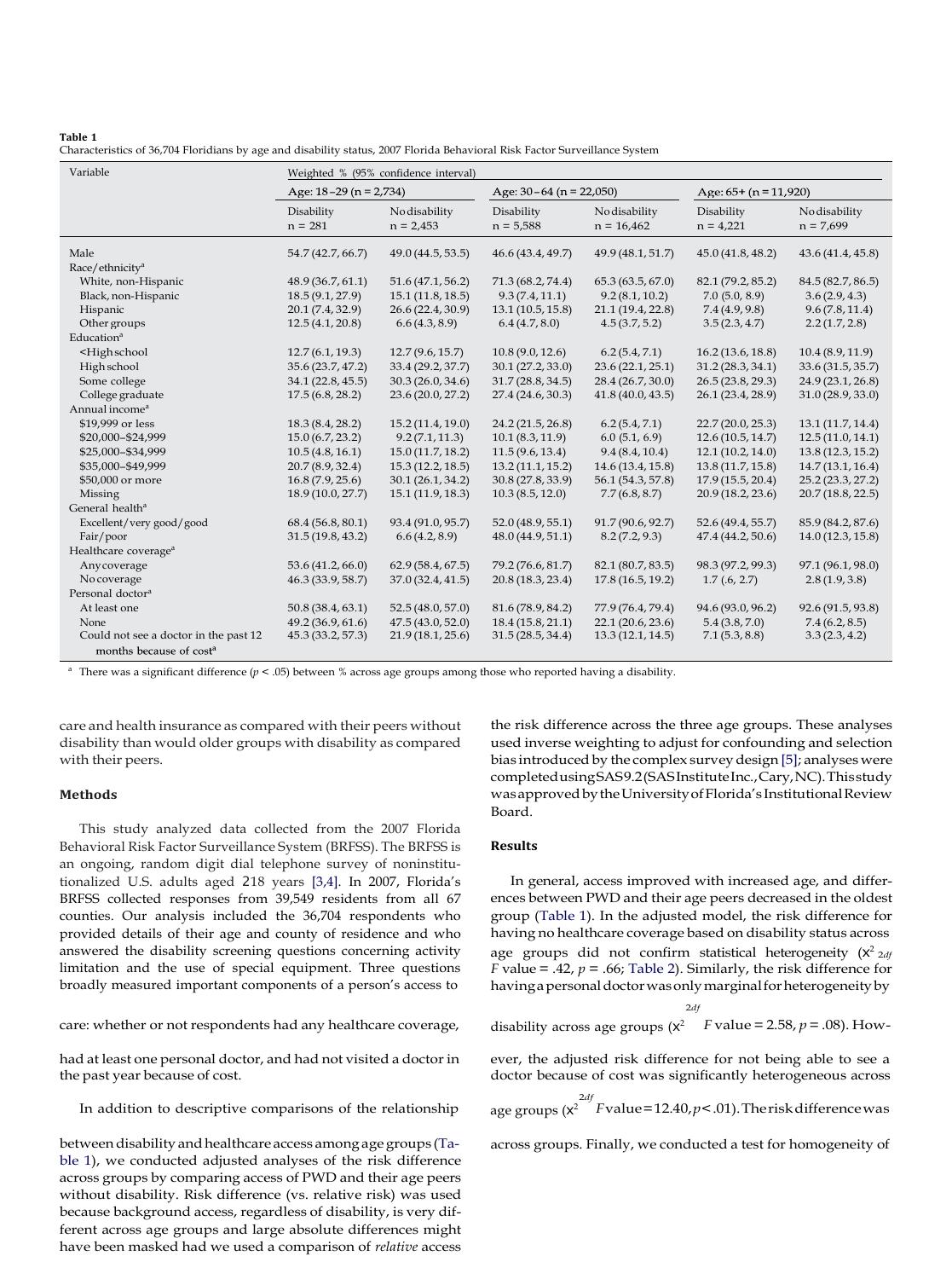highest for those aged 18–29 at 15.5%, at 11.9% for those aged 30–64, and at 2.1% for those aged 265 years.

#### **Discussion**

When PWD were compared with their peers without disabil- ity, there were no differences in health insurance coverage or having a personal doctor. However, PWD across all three age